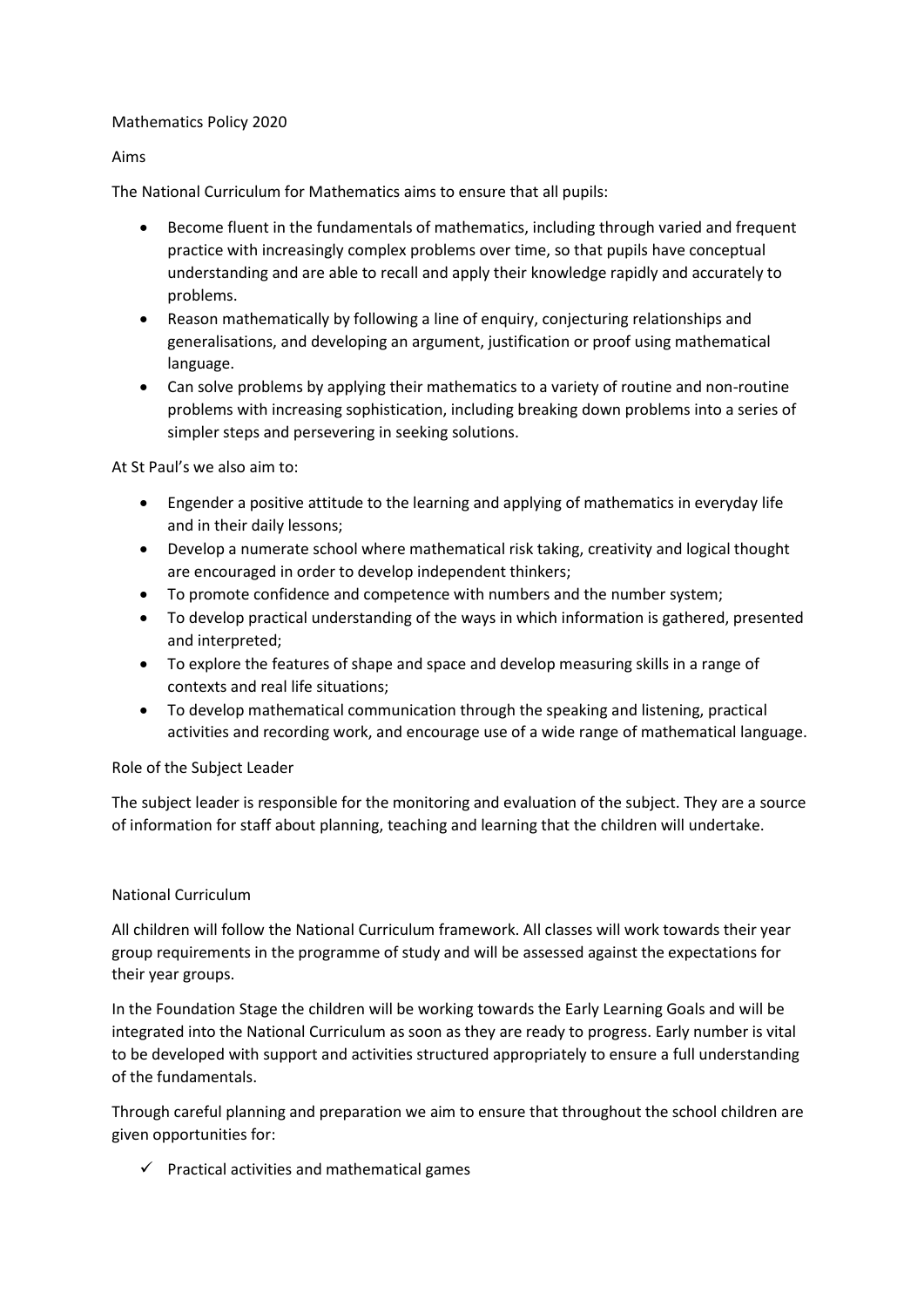- $\checkmark$  Problem solving
- $\checkmark$  Individual, group and whole class discussion
- $\checkmark$  Open and closed tasks
- $\checkmark$  A range of calculating methods e.g. pencil and paper, mental, jottings, formal written methods, using a calculator
- $\checkmark$  Working with computers and other forms of technology as a mathematical tool

## Scheme of Work

Our school scheme of work is working document that will be updated and reviewed on a yearly basis.

We are currently using the Focus Planning Materials as the framework for coverage and age appropriate content. This ensures that there is full year-by-year coverage of all the key learning for each year group. Informal assessment will also take place to ensure that the learning matches the needs and requirements of each cohort with some consolidation if needed.

There should be a mixture, and the opportunity for all children to experience, fluency, reasoning and problem solving based activities. This should happen across all abilities and in all areas of maths, allowing the children to think, plan and apply their skills in a range of contexts.

### Planning

All teachers are adhering to the National Curriculum for Mathematics and use their Year group requirements for each year group in their yearly planning. School has adapted the Focus planning to ensure coverage but also so that it is tailored to the needs of each specific cohort. Short term planning, week by week, should show the key learning in each week, highlight vocabulary that is to be used and prior learning that will need to take place. It should also include the practical materials that will be used and any differentiation that may be needed, including placement of adults in the room. This is completed weekly but can be added to and adjusted daily depending on the informal assessment that takes place in the daily lesson.

Each class teacher is responsible for the planning and direction of TA in the classroom of the Daily maths lessons.

Planning is monitored by Subject leader and SLT on a regular basis.

Planning in Reception is in line with Early Learning Goals and aims to prepare children for their entry into Year 1 by the end of the Summer term.

#### SEND

Children with SEND are taught within the daily maths lessons and are encouraged to take part wherever possible. Differentiation and the use of Teaching Assistants plays a vital role in ensuring that all children are given the opportunity to progress at their own level.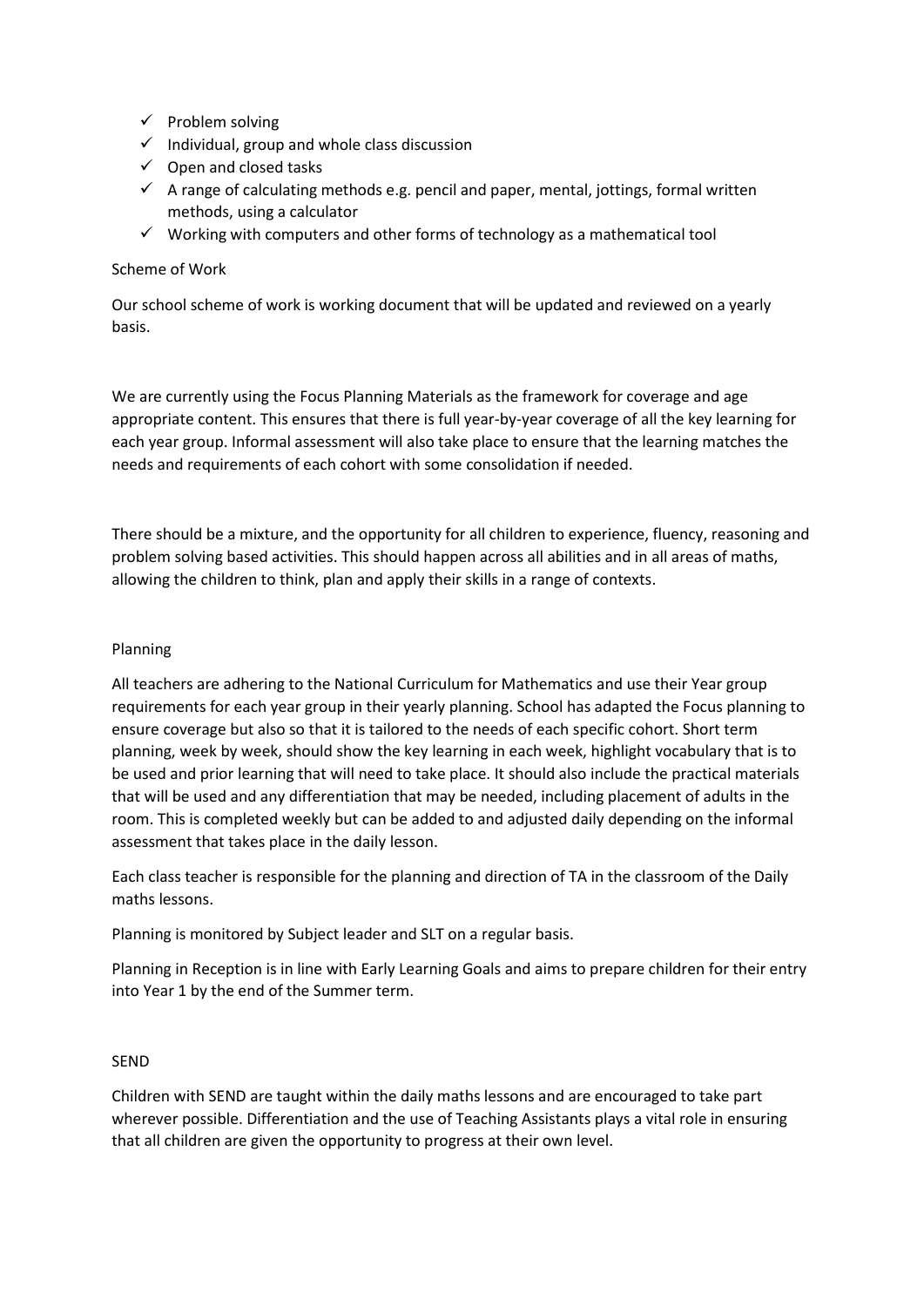Where applicable, children's IEP targets incorporate suitable objectives based on their needs and requirements and may involve the use of intervention strategies within or in addition to the daily maths lessons.

Children may also benefit from intervention strategies including specialised teaching, maths recovery, Springboard, Wave 3, Wrexham Maths Sums up for Y2 –Y6. We also work closely with TESS to ensure that any children with any specific needs can be identified quickly and strategies put in place.

#### Workbooks

All children have access to whiteboards although we have now adopted the use of jotters so that the children have a record of their learning and thinking to help in classwork and reminding children of previous learning.

Foundation satge and KS1 have plain books which will progress onto working in 1cm squares books through Year 2.

Year 3 have 1cm square books leading to 7mm square books. Year 4, 5 and 6 all use 7mm square books.

#### Marking

Marking should be both diagnostic and summative in nature and therefore should allow the teacher to make decisions about the next steps for that child.

The quality of marking is crucial and an indication of the error made, preferably in consultation with the child, would be a meaningful way to ensure that progress is made.

Children also need to understand their next steps, if appropriate, and understand how their work can be furthered through the marking and feedback from the teacher and teaching assistants.

Mark scheme – using green pen

- Answer incorrect, giving child an opportunity to correct
- / answer correct
- © child corrected answer
- V verbal feedback given

LO met – Learning objective met

WTLO – Working towards leaning objective

AN indication should be given about the method or process that the child has been using to work out the calculations and modelled if appropriate.

Explanation of the next steps and how to work towards achieving this learning should be commented upon or modelled if appropriate.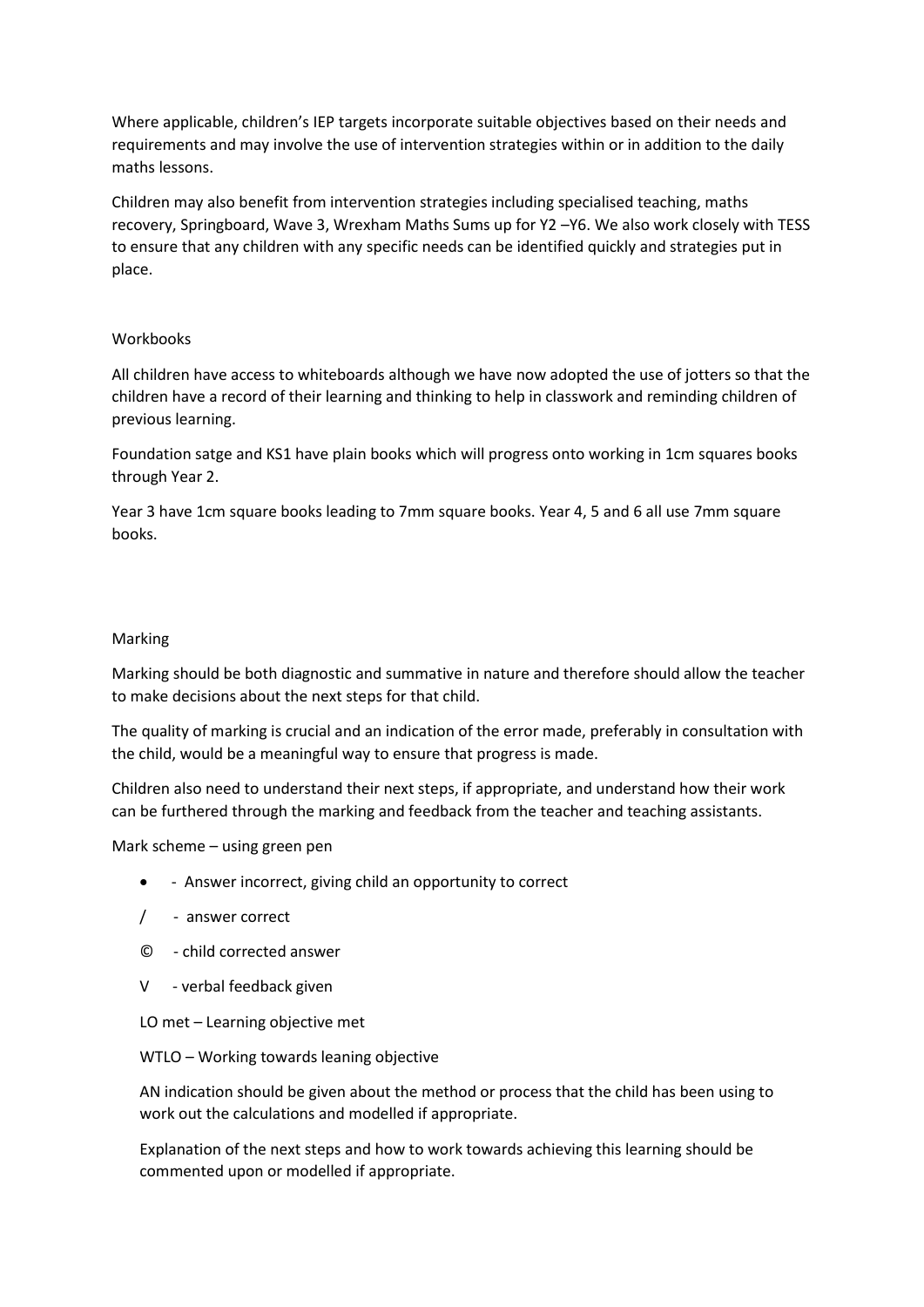Children will also be marked against presentation and effort as agreed in the school marking policy.

Assessment and record keeping

Teachers will make daily informal assessments that should feed into the planning for the coming week and lessons. This could also feed into the pre learning tasks that children may need to do before beginning new tasks or concepts.

### Mental Maths

Children will be expected to complete a mental maths test each week and the results shared with the children and teaching staff. The information gained from the test should be fed into the daily maths lesson and planning for the next steps of learning.

### Formal written tests

Termly assessments will be completed for each child using the PUMA standardised scoring system. This will allocate a working towards, working at or greater depth standard for a particular year group. The test is also used to conduct a gap analysis and assess the gaps in knowledge and skills to feed into the next terms planning. This is shared with the subject leader to so that an overall picture is formed of maths across the school, any training needs, cohorts with particular needs and also any children with specific issues.

### Termly and half termly assessments

Target Tracker is the software we are currently using to assess the against the statements for each year group standard. This then feeds into the assessment of where in the Age Related Expectations each child is working. This is reviewed by the class teacher in progress meetings and by the subject leader to look for children not making adequate progress as well as those children who are not meeting their year group requirements.

Children who are not meeting these measures can then be brought to the attention of the subject leader and SEND leaders to decide next steps, if and when appropriate.

#### Formal assessment

At the end of each school year formal assessment will be made of each child in accordance with the school assessment policy.

#### Reporting to parents

Parent's evening will take place twice a year where every parent is encouraged to meet with his or her child's class teacher. Teachers will discuss each child's progress and progress against year group expectations, and details of these expectations will also be shared.

Reports are made to parents on a yearly basis in a formal document. Parents will be informed of progress made and the effort that their child has made in this subject.

Parents will be made aware of their child's progress against year group expectations with a comment of:

Working at ARE, Working towards/below ARE or Working beyond ARE